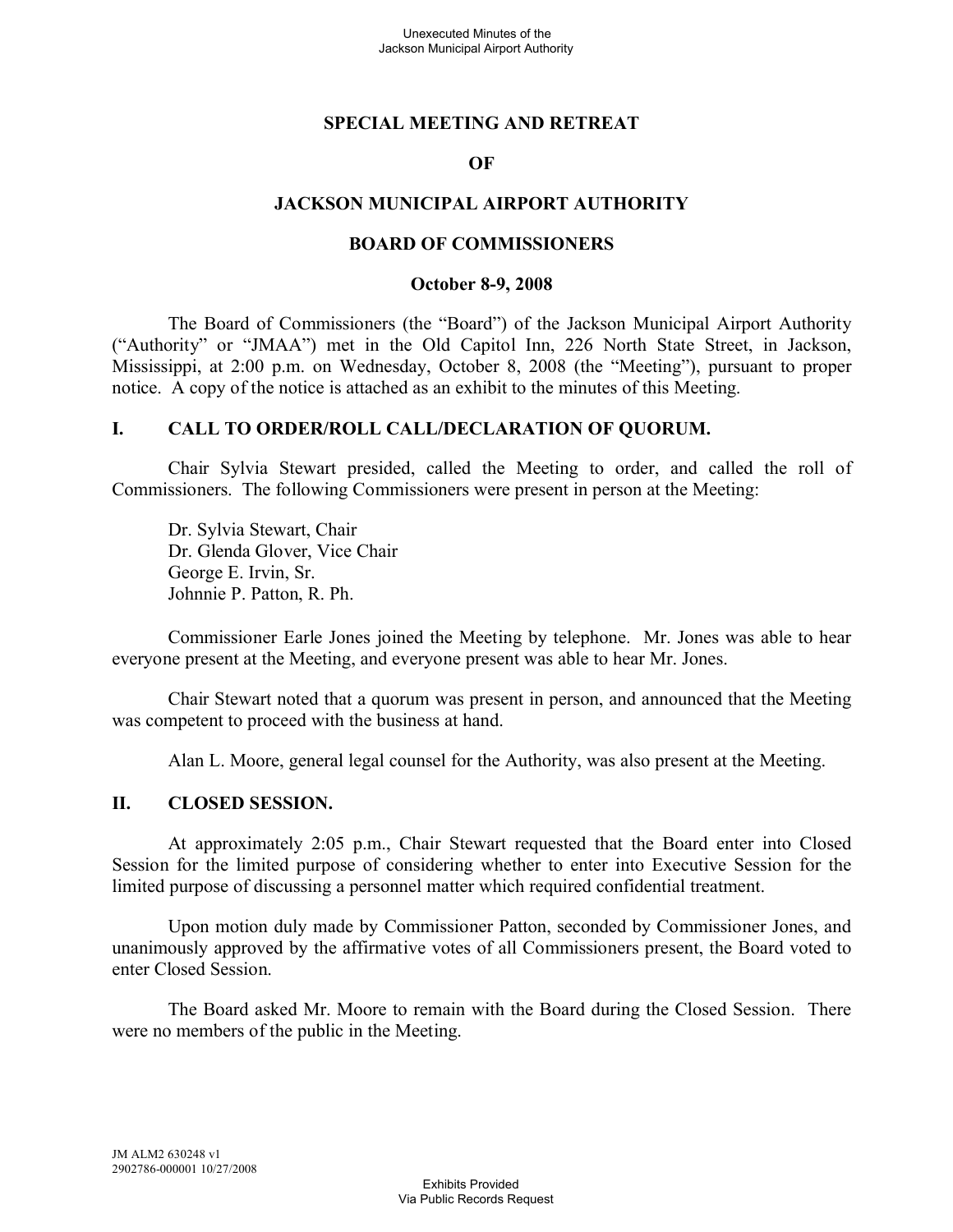At approximately 2:06 p.m., during Closed Session, Chair Stewart asked the Board to enter into Executive Session for the limited purpose of discussion and action regarding a personnel matter which required confidential treatment.

Upon motion duly made by Commissioner Glover, seconded by Commissioner Jones, and unanimously approved by the affirmative votes of all Commissioners present, the Board voted to enter Executive Session for the limited purpose of discussion and action regarding a personnel matter which required confidential treatment.

### **III. EXECUTIVE SESSION.**

At approximately 2:07 p.m., the Board met in Executive Session. Mr. Moore was requested to remain with the Board during Executive Session.

### **IV. OPEN SESSION.**

At approximately 3:00 p.m., the Board reconvened in Open Session, and the JMAA staff and others who were present for the Meeting were invited to join the Meeting.

Chair Stewart said that during the Executive Session, the Board had considered but taken no action on a personnel matter which required confidential treatment.

## **V. ANNUAL RETREAT.**

## **A. Welcome and Discussion of Purpose and Goals.**

At approximately 3:05 p.m., the Board convened its annual Board Retreat (the "Retreat").

Dirk Vanderleest, Chief Executive Officer of the Authority, and Linda Moore and Nancy West of Exstare Federal Services Group, LLC ("Exstare"), the Retreat facilitators, joined the Meeting at this time.

Chair Stewart thanked everyone for attending, and introduced Nancy West and Linda Moore of Exstare. Ms. Moore and Ms. West then led the Board in a discussion of the general purpose and goals of the Retreat.

## **B. Update: Strategic Plan Implementation.**

Mr. Vanderleest led a discussion of the process by which the Board developed the current Strategic Plan, and provided the Board with an update on implementation of the Strategic Plan. Attached as an exhibit to the minutes of the Meeting is a copy of the PowerPoint presentation used by Mr. Vanderleest during this discussion, entitled "Vision, Mission, Strategic Planning, October 8, 2008."

During this discussion, Mr. Vanderleest also provided and discussed with the Board two other PowerPoint presentations, both of which are entitled "JMAA Vision 2030." Copies of both presentations are attached as exhibits to the minutes of this Meeting.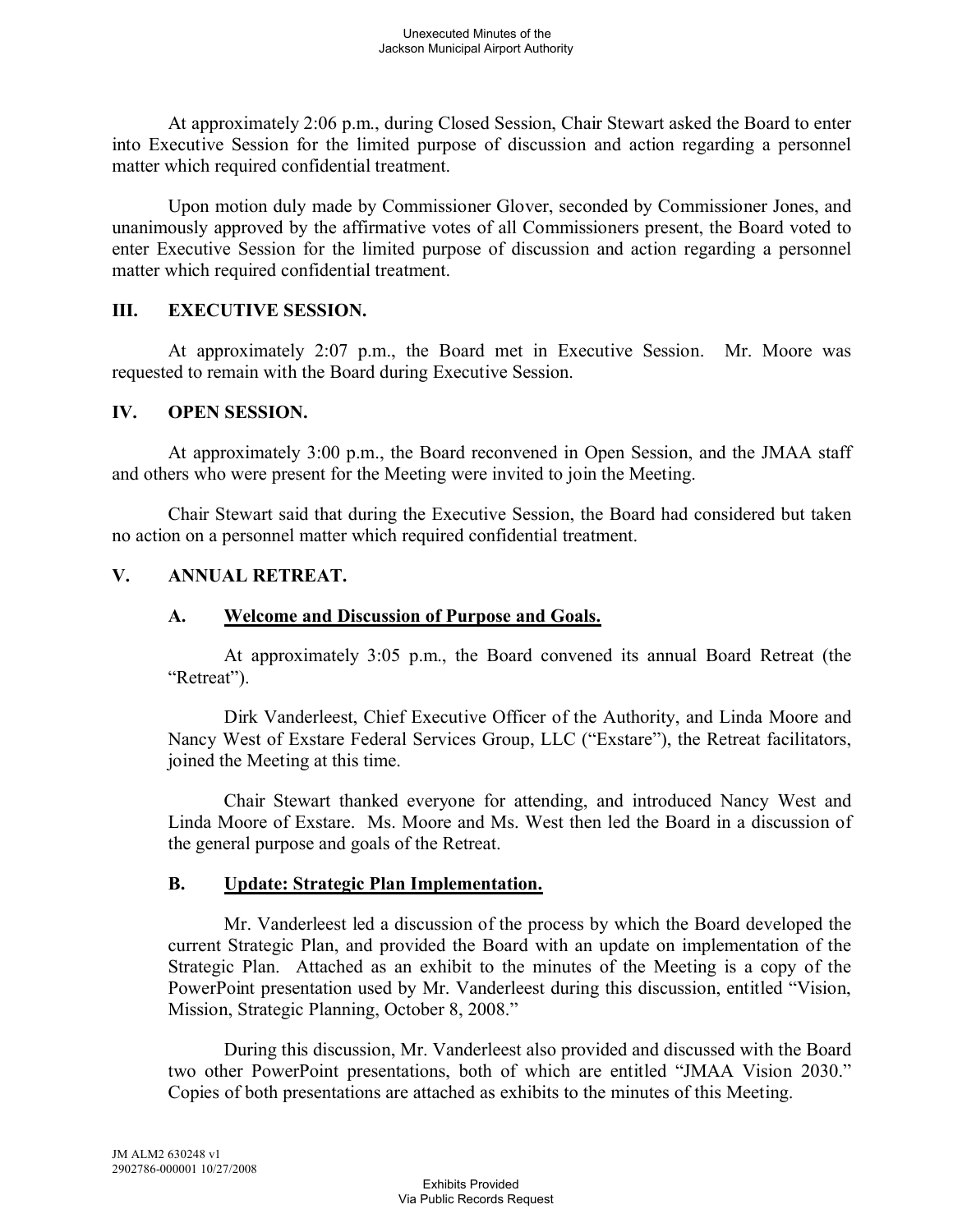# **C. Personal Goals.**

With Ms. Moore and Ms. West serving as facilitators, each member of the Board discussed their personal goals for the Board and Authority and what they want to accomplish as a Commissioner.

The Board then recessed the Meeting for dinner at the Old Capitol Inn.

## **D. Strategic Initiatives: Community and Economic Development.**

Ms. Moore and Ms. West then led the Board in a discussion of strategic initiatives, focusing on Community and Economic Development.

At approximately 8:30 p.m., the Meeting was recessed until the next morning.

At approximately 8:30 a.m. on Thursday morning, October 9, 2008, the Board reconvened the Meeting, and continued the discussion of Community and Economic Development.

## **E. Effective Governance.**

Ms. Moore and Ms. West then led the Board in a discussion of effective Board governance, including the relationship between Commissioners and Authority staff.

During discussion, the Board asked and Mr. Vanderleest provided his views on Board governance and the relationship between the Board and the staff, including the relationship between the Board and Mr. Vanderleest as Chief Executive Officer of the Authority.

# **F. Prioritizing Objectives and Achieving Consensus.**

Ms. Moore and Ms. West then led the Board in a discussion of prioritizing objectives and achieving consensus.

# **G. Lunch and Conclusion of Retreat.**

At approximately 12:00 p.m., the Meeting was recessed for lunch at the Old Capitol Inn. During lunch, Ms. Moore and Ms. West summarized the Retreat discussions and said that they would provide the Board with a written report on the issues discussed at the Retreat.

Mr. Vanderleest thanked Ms. Moore and Ms. West for their excellent facilitation of the Retreat, and thanked the Commissioners for their time and attention and their commitment to the Authority.

# **H. Retreat Report.**

As indicated above, Ms. Moore and Ms. West said that they would provide a Report to the Board on the matters discussed at the Retreat. A copy of that report had not